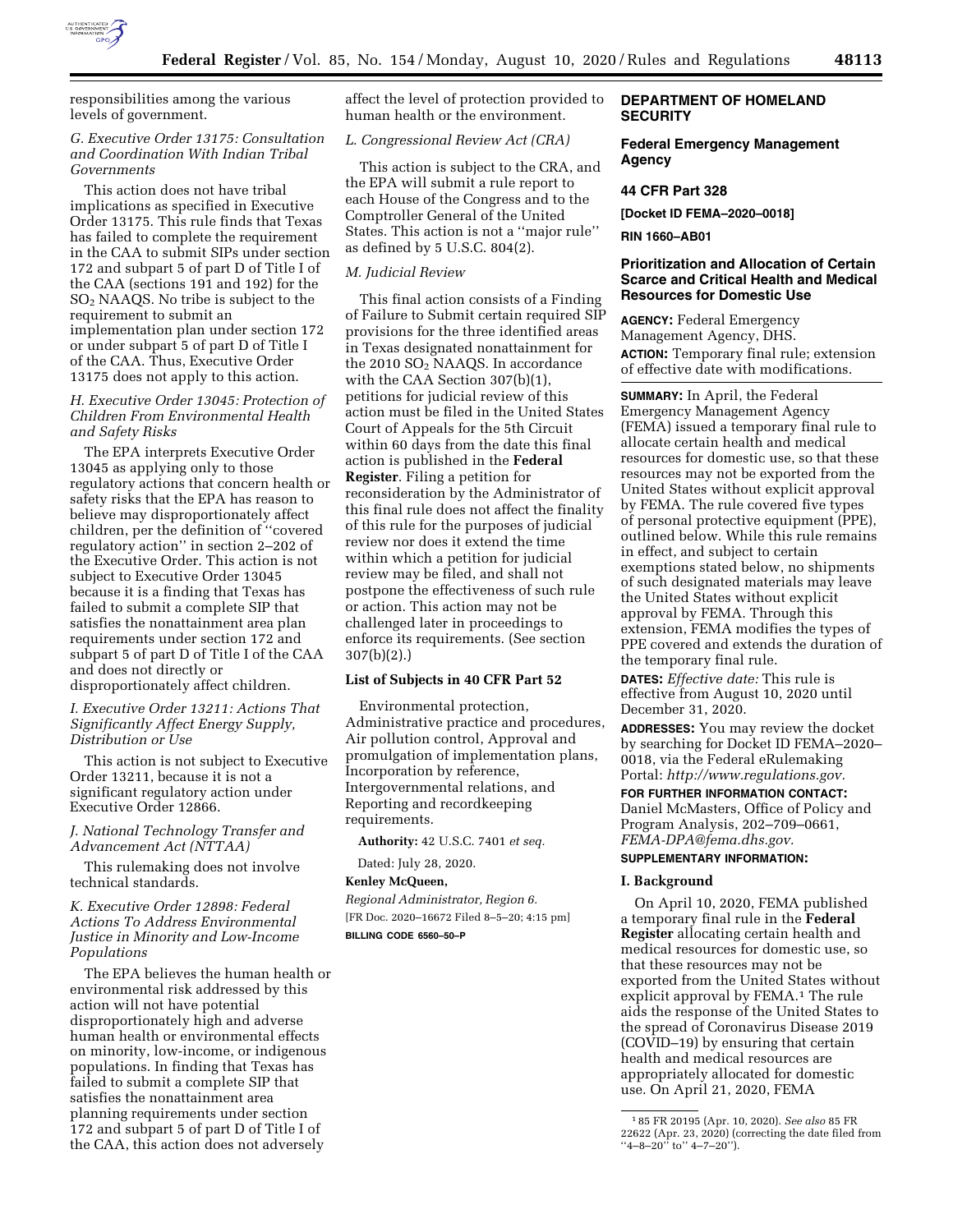published a notification of exemptions to the rule.2 With the continued goal of ensuring that such materials are appropriately allocated for domestic use, FEMA is extending the temporary final rule and modifying the list of covered materials to reflect current domestic supply needs. The temporary final rule will remain in effect until December 31, 2020, unless sooner modified or terminated by the Administrator.

# *A. The Current COVID–19 Pandemic*

COVID–19 is a communicable disease caused by severe acute respiratory syndrome coronavirus 2 (SARS–CoV–2), that was first identified as the cause of an outbreak of respiratory illness that began in Wuhan, Hubei Province, People's Republic of China. On January 30, 2020, the Director-General of the World Health Organization (WHO) declared that the outbreak of COVID–19 is a Public Health Emergency of International Concern under the International Health Regulations.3 The following day, the Secretary of Health and Human Services (HHS) declared COVID–19 a public health emergency under Section 319 of the Public Health Service (PHS) Act.4 On March 11, 2020, the WHO declared COVID–19 a pandemic. On March 13, 2020, the President issued a Proclamation on Declaring a National Emergency Concerning the Novel Coronavirus Disease (COVID–19) Outbreak under sections 201 and 301 of the National Emergencies Act, 50 U.S.C. 1601 *et seq.,*  and consistent with section 1135 of the Social Security Act, 42 U.S.C. 1320b–5.5 On March 13, 2020, the President declared a nationwide emergency under section 501(b) of the Robert T. Stafford Disaster Relief and Emergency Assistance Act, authorizing FEMA to provide assistance for emergency protective measures to respond to the

4HHS, ''Determination that a Public Health Emergency Exists,'' *available at [https://](https://www.phe.gov/emergency/news/healthactions/phe/Pages/2019-nCoV.aspx) [www.phe.gov/emergency/news/healthactions/phe/](https://www.phe.gov/emergency/news/healthactions/phe/Pages/2019-nCoV.aspx)  [Pages/2019-nCoV.aspx](https://www.phe.gov/emergency/news/healthactions/phe/Pages/2019-nCoV.aspx)* (Jan. 31, 2020).

5 ''Proclamation on Declaring a National Emergency Concerning the Novel Coronavirus Disease (COVID–19) Outbreak,'' March 13, 2020, *available at [https://www.whitehouse.gov/](https://www.whitehouse.gov/presidential-actions/proclamation-declaring-national-emergency-concerning-novel-coronavirus-disease-covid-19-outbreak/)  [presidential-actions/proclamation-declaring](https://www.whitehouse.gov/presidential-actions/proclamation-declaring-national-emergency-concerning-novel-coronavirus-disease-covid-19-outbreak/)[national-emergency-concerning-novel-coronavirus](https://www.whitehouse.gov/presidential-actions/proclamation-declaring-national-emergency-concerning-novel-coronavirus-disease-covid-19-outbreak/)[disease-covid-19-outbreak/.](https://www.whitehouse.gov/presidential-actions/proclamation-declaring-national-emergency-concerning-novel-coronavirus-disease-covid-19-outbreak/)* 

COVID–19 pandemic.6 FEMA subsequently issued 57 major disaster declarations in response to COVID–19 in every State, 5 territories, the Seminole Tribe of Florida, and the District of Columbia.7

Within the United States, widespread transmission of COVID–19 has occurred. Widespread transmission of COVID–19 has resulted and will continue to result in large numbers of people needing medical care at the same time. Public health and healthcare systems have become overwhelmed in some areas, with elevated rates of hospitalizations and deaths, as well as elevated demand for PPE, including the PPE covered by this rule.

### *B. Legal Authorities*

FEMA is extending and modifying this temporary final rule as part of its response to the COVID–19 pandemic. The rule is issued pursuant to the following authorities, among others:

• The Defense Production Act of 1950, as amended (''DPA'' or ''the Act''), and specifically sections 101 and 704 of the Act, 50 U.S.C. 4511, 4554;

• Executive Order 13909, 85 FR 16227 (Mar. 23, 2020);

• Executive Order 13911, 85 FR 18403 (Apr. 1, 2020);

• Department of Homeland Security (DHS) Delegation Number 09052 Rev. 00.1, ''Delegation of Defense Production Act Authority to the Administrator of the Federal Emergency Management Agency'' (Apr. 1, 2020); and

• The Presidential Memorandum on Allocating Certain Scarce or Threatened Health and Medical Resources to Domestic Use (April 3, 2020).8

Under subsection 101(a) of the Act, 50 U.S.C. 4511(a), the President may (1) require that performance under contracts or orders (other than contracts of employment) which he deems necessary or appropriate to promote the national defense shall take priority over performance under any other contract or order, and, for the purpose of assuring such priority, require acceptance and performance of such contracts or orders in preference to other contracts or

orders by any person he finds to be capable of their performance. The President may also (2) allocate materials, services, and facilities in such manner, upon such conditions, and to such extent as he shall deem necessary or appropriate to promote the national defense. FEMA refers to these authorities as relating to ''priority ratings'' and ''allocation,'' respectively.

Under subsection 101(b) of the Act, 50 U.S.C. 4511(b), the President may not use the aforementioned authorities to control the general distribution of any material in the civilian market unless the President finds (1) that such material is a scarce and critical material essential to the national defense, and (2) that the requirements of the national defense for such material cannot otherwise be met without creating a significant dislocation of the normal distribution of such material in the civilian market to such a degree as to create appreciable hardship.

Under subsection 101(d) of the Act, 50 U.S.C. 4511(d), the head of each Federal agency to which the President delegates authority under section 101 of the Act (1) shall issue, and annually review and update whenever appropriate, final rules, in accordance with 5 U.S.C. 553, that establish standards and procedures by which the priorities and allocations authority under section 101 is used to promote the national defense, under both emergency and nonemergency conditions; and (2) as appropriate and to the extent practicable, consult with the heads of other Federal agencies to develop a consistent and unified Federal priorities and allocations system.

On March 18, 2020, the President signed Executive Order 13909, which (among other things) contained a finding that health and medical resources needed to respond to the spread of COVID–19, including personal protective equipment and ventilators, meet the criteria specified in section 101(b) of the Act (50 U.S.C. 4511(b)).9

<sup>2</sup> 85 FR 22021 (Apr. 21, 2020).

<sup>3</sup>Statement on the second meeting of the International Health Regulations (2005) Emergency Committee regarding the outbreak of novel coronavirus (2019–nCoV) (January 30, 2020), *available at [https://www.who.int/news-room/detail/](https://www.who.int/news-room/detail/30-01-2020-statement-on-the-second-meeting-of-the-international-health-regulations-(2005)-emergency-committee-regarding-the-outbreak-of-novel-coronavirus-(2019-ncov))  [30-01-2020-statement-on-the-second-meeting-of](https://www.who.int/news-room/detail/30-01-2020-statement-on-the-second-meeting-of-the-international-health-regulations-(2005)-emergency-committee-regarding-the-outbreak-of-novel-coronavirus-(2019-ncov))[the-international-health-regulations-\(2005\)](https://www.who.int/news-room/detail/30-01-2020-statement-on-the-second-meeting-of-the-international-health-regulations-(2005)-emergency-committee-regarding-the-outbreak-of-novel-coronavirus-(2019-ncov)) [emergency-committee-regarding-the-outbreak-of](https://www.who.int/news-room/detail/30-01-2020-statement-on-the-second-meeting-of-the-international-health-regulations-(2005)-emergency-committee-regarding-the-outbreak-of-novel-coronavirus-(2019-ncov))[novel-coronavirus-\(2019-ncov\)](https://www.who.int/news-room/detail/30-01-2020-statement-on-the-second-meeting-of-the-international-health-regulations-(2005)-emergency-committee-regarding-the-outbreak-of-novel-coronavirus-(2019-ncov)).* 

<sup>6</sup>COVID–19 Emergency Declaration *available at [https://www.fema.gov/news-release/2020/03/13/](https://www.fema.gov/news-release/2020/03/13/covid-19-emergency-declaration) [covid-19-emergency-declaration](https://www.fema.gov/news-release/2020/03/13/covid-19-emergency-declaration)* (accessed July 28, 2020).

<sup>7</sup>See *<https://www.fema.gov/disasters/>(accessed July 28, 2020).* 

<sup>8</sup>*See* Memorandum on Allocating Certain Scarce or Threatened Health and Medical Resources to Domestic Use for the Secretary of Health and Human Services, the Secretary of Homeland Security, and the Administrator of the Federal Emergency Management Agency (Apr. 3, 2020), *[https://www.whitehouse.gov/presidential-actions/](https://www.whitehouse.gov/presidential-actions/memorandum-allocating-certain-scarce-threatened-health-medical-resources-domestic-use/)  [memorandum-allocating-certain-scarce-threatened](https://www.whitehouse.gov/presidential-actions/memorandum-allocating-certain-scarce-threatened-health-medical-resources-domestic-use/)[health-medical-resources-domestic-use/](https://www.whitehouse.gov/presidential-actions/memorandum-allocating-certain-scarce-threatened-health-medical-resources-domestic-use/)* (last visited July 28, 2020).

<sup>9</sup>Executive Order 13909 also delegated to the Secretary of HHS authority under the DPA for the prioritization and allocation of health and medical resources to respond to the spread of COVID–19. Further, on March 23, 2020, the President signed Executive Order 13910, in which the President delegated to the Secretary of HHS the authority under section 102 of the Act to prevent hoarding and price gouging with respect to health and medical resources necessary to respond to the spread of COVID–19. On March 25, 2020, the Secretary of Health and Human Services designated under section 102 of the Act 15 categories of health and medical resources as scarce materials or materials the supply of which would be threatened by accumulation in excess of the reasonable demands of business, personal, or home consumption, or for the purpose of resale at prices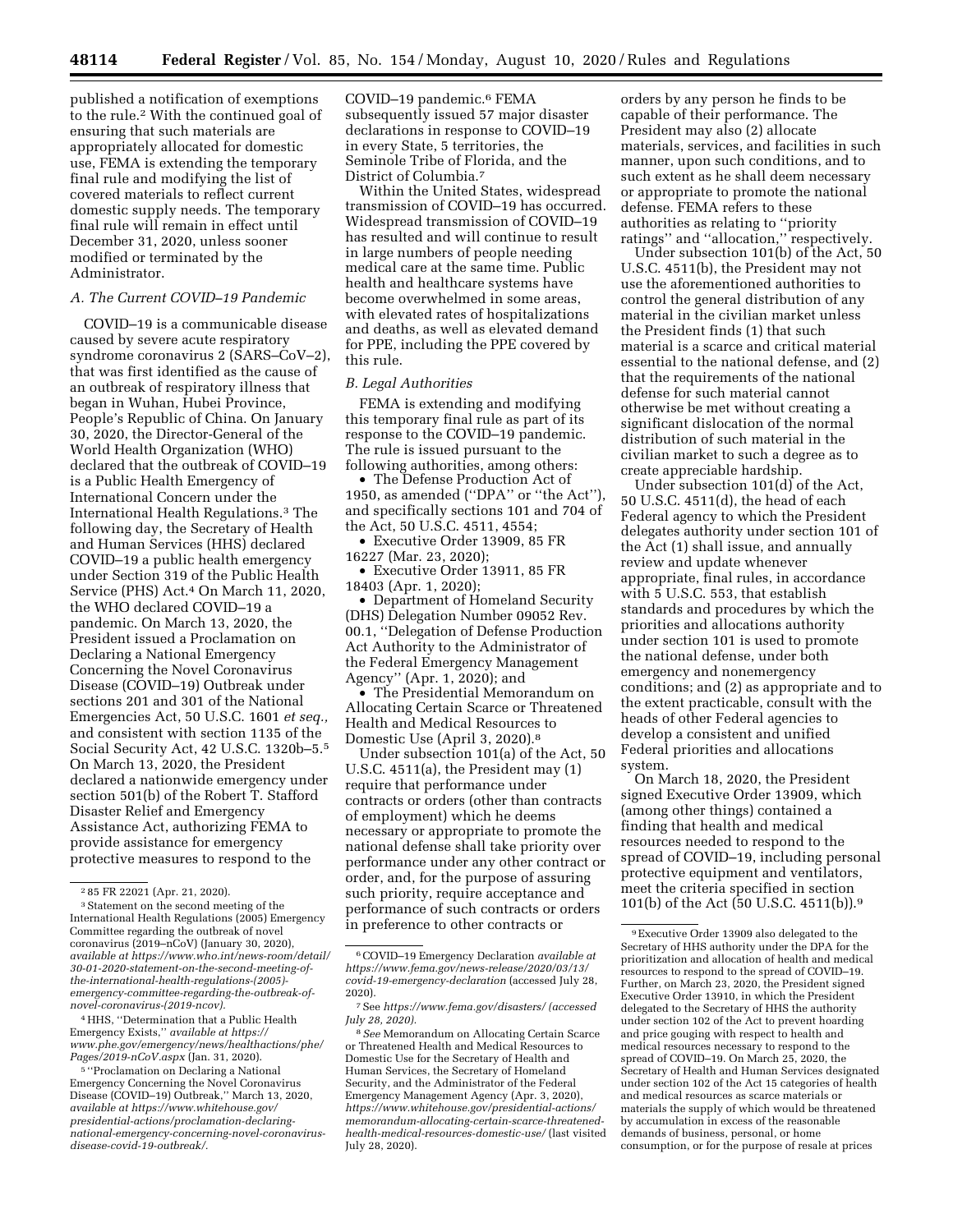On March 27, 2020, the President signed Executive Order 13911, which (among other things) delegated to the Secretary of Homeland Security the President's authority under section 101 of the Act with respect to health and medical resources needed to respond to the spread of COVID–19 within the United States. The Executive Order provides that the Secretary of Homeland Security may use the authority under section 101 of the Act to determine, in consultation with the heads of other executive departments and agencies as appropriate, the proper nationwide priorities and allocation of health and medical resources, including by controlling the distribution of such materials (including applicable services) in the civilian market, for responding to the spread of COVID–19 within the United States.10 The Secretary of Homeland Security has delegated his authorities under Executive Order 13911 to FEMA. *See* DHS Delegation 09052, Rev. 00.1 (Apr. 1, 2020).

Additionally, on April 3, 2020, the President signed a Memorandum on Allocating Certain Scarce or Threatened Health and Medical Resources to Domestic Use (the Memorandum). The Memorandum reaffirmed the delegations and findings contained in Executive Orders 13909 and 13911, including that health and medical resources needed to respond to the spread of COVID–19, including personal protective equipment (PPE), meet the criteria specified in section 101(b) of the Act, *i.e.,* that (1) such material is a scarce and critical material essential to the national defense, and (2) that the requirements of the national defense for such material cannot otherwise be met without creating a significant dislocation of the normal distribution of such material in the civilian market to such a degree as to create appreciable hardship. The Memorandum identified certain categories of PPE materials that the Secretary of HHS had previously designated as ''scarce or threatened'' for purposes of section 102 of the DPA, and further stated that to ensure that these materials remain in the United States for use in responding to the spread of COVID–19, it is the policy of the United States to prevent domestic brokers, distributors, and other intermediaries from diverting such PPE materials overseas.

In furtherance of such policy, the President directed the Secretary of Homeland Security, through the FEMA Administrator, and in consultation with the Secretary of HHS, to use any and all authority available under section 101 of the Act to allocate to domestic use, as appropriate, the five types of PPE identified in the Memorandum. On April 10, 2020, FEMA executed this direction by issuing the allocation order as a temporary final rule pursuant to the Memorandum, and with the authority delegated to the Secretary of Homeland Security in E.O. 13911 and re-delegated to the FEMA Administrator in DHS Delegation 09052 Rev. 00.1.11

Finally, on May 13, 2020, FEMA published an interim final rule to establish standards and procedures by which the priorities and allocations authority under section 101 is used to promote the national defense, under both emergency and nonemergency conditions.12

As the COVID–19 pandemic continues in the United States, the FEMA Administrator, in consultation with other agencies as appropriate, has determined that it must continue to allocate some materials contained in the April 10, 2020 temporary final rule for domestic use, but that it is no longer appropriate to continue the allocation of certain covered materials listed in the Memorandum due to changes in domestic supply and demand. In addition, FEMA has determined, consistent with the Memorandum and FEMA's authorities under section 101 of the DPA, that it is appropriate to designate an additional category of such materials. In short, FEMA has determined that the original temporary final rule must be extended, but the list of covered materials under such rule must be modified.

Consistent with the authority delegated to the Secretary of Homeland Security in E.O. 13911 and re-delegated to the FEMA Administrator in DHS

Delegation 09052 Rev. 00.1, FEMA now issues this temporary final rule to extend and modify the allocation order.

### **II. Provisions of the Temporary Final Rule**

Following consultation with the appropriate Federal agencies; pursuant to the President's direction; and as an exercise of the Administrator's priority order, allocation, and regulatory authorities under the Act, the Administrator has determined that the April 10, 2020 temporary final rule (''covered materials'') shall be extended temporarily, and that the list of scarce and critical materials identified in such temporary final rule shall be modified to reflect current domestic needs. The materials identified in this rule will continue to be allocated for domestic use, and may not be exported from the United States without explicit approval by FEMA. *See* 44 CFR 328.102(a).

The rule is necessary and appropriate to promote the national defense with respect to the covered materials because the domestic need for them exceeds the supply. Under this temporary final rule extension, before any shipments of such covered materials may leave the United States, U.S. Customs and Border Protection (CBP) will continue to detain the shipment temporarily, during which time FEMA will determine whether to return for domestic use, issue a rated order for, or allow the export of part or all of the shipment under section 101(a) of the Act, 50 U.S.C. 4511(a). FEMA will continue to make such a determination within a reasonable time of being notified of an intended shipment and will make all decisions consistent with promoting the national defense. *See* 44 CFR 328.102(b). FEMA will work to review and make determinations quickly and will endeavor to minimize disruptions to the supply chain.

In determining whether it is necessary or appropriate to promote the national defense to purchase covered materials, or allocate materials for domestic use, FEMA may continue to consult other agencies and will consider the totality of the circumstances, including the following factors: (1) The need to ensure that these items are appropriately allocated for domestic use; (2) minimization of disruption to the supply chain, both domestically and abroad; (3) the circumstances surrounding the distribution of the materials and potential hoarding or price-gouging concerns; (4) the quantity and quality of the materials; (5) humanitarian considerations; and (6) international relations and diplomatic considerations.

in excess of prevailing market prices (''anti-hoarding designation''). *See* 85 FR 17592 (Mar. 30, 2020). The Secretary of HHS later modified and extended this designation. *See* 85 FR 45895 (July 30, 2020). The anti-hoarding designation relates to domestic hoarding and price-gouging activity, and is conceptually distinct from, and serves different

The Executive Order also delegated to the Secretary of Homeland Security the authority under section 102 of the Act to prevent hoarding and price gouging with respect to such resources, and requires that before exercising the authority under section 102 of the Act, the Secretary of Homeland Security shall consult with the Secretary of Health and Human Services.

<sup>11</sup>*See* 85 FR 20195 (Apr. 10, 2020).

<sup>12</sup>*See* 85 FR 28500 (May 13, 2020) (codified at 44 CFR part 333). In that interim final rule, FEMA noted that although FEMA effectuated the April allocation order via a temporary rule that predated the interim final rule, FEMA retains authority to administer and enforce that allocation order according to its terms, and to issue future allocation orders consistent with the procedures announced in the interim final rule. *See* 85 FR at 28505. FEMA has opted to extend the April allocation, with modifications, consistent with the form of the April order.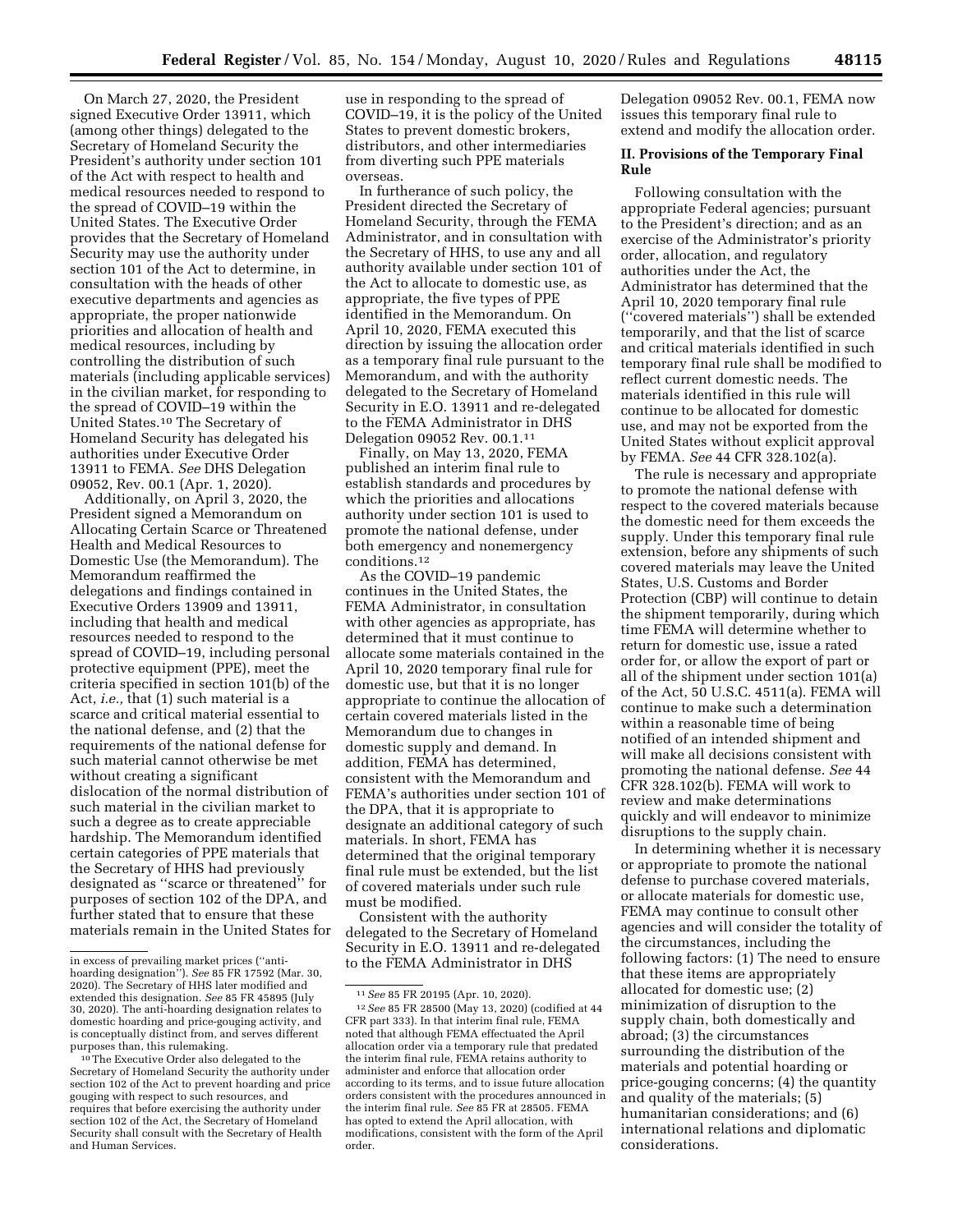This extension to the rule continues the eleven exemptions that the Administrator has determined to be necessary or appropriate to promote the national defense. *See* 44 CFR 328.102(c).

Specifically, the Administrator has determined that FEMA will not purchase covered materials from shipments made by or on behalf of U.S. manufacturers with continuous export agreements with customers in other countries since at least January 1, 2020, so long as at least 80 percent of such manufacturer's domestic production of covered materials, on a per item basis, was distributed in the United States in the preceding 12 months. The Administrator decided that this exemption is necessary or appropriate to promote the national defense because it would limit the impact of this order on pre-existing commercial relationships, in recognition of the importance of these commercial relationships to the international supply chain, and for humanitarian reasons, in consideration of the global nature of the COVID–19 pandemic. If FEMA determines that a shipment of covered materials falls within this exemption, such materials may be transferred out of the United States without further review by FEMA, provided that the Administrator may waive this exemption and fully review shipments of covered materials subject to this exemption for further action by FEMA, if the Administrator determines that doing so is necessary or appropriate to promote the national defense. FEMA may develop additional guidance regarding which exports are covered by this exemption and encourages manufacturers to contact FEMA with specific information regarding their status under this exemption.

On April 21, 2020, FEMA published notification of ten additional exemptions to the original temporary final rule.13 These exemptions will remain in effect for the new effective period of this rule, subject to the Administrator's discretion to waive, modify, or terminate such exemptions at any time in the future. The Administrator has determined that it continues to be necessary and appropriate in order to promote the national defense to exempt these categories of covered materials from the requirements of 44 CFR 328.102(a) and (b). The Administrator may establish, in his discretion, additional exemptions that he determines are necessary or appropriate to promote the national defense and will announce any such

exemptions by notice in the **Federal Register**.

FEMA will continue to implement this rule with the cooperation and assistance of other U.S. Government agencies, including CBP, and will work with manufacturers, brokers, distributors, exporters, and shippers to ensure that the applicable requirements are carried out. Any covered materials intended for export may be detained by CBP while FEMA conducts its review of the shipment. FEMA will review the shipment and provide notification as soon as possible regarding the disposition of the covered materials under this order, provided that any goods that have been detained by CBP and are subsequently made subject to a DPA-rated order will be consigned to FEMA pending further distribution or agency direction. FEMA may provide additional guidance regarding the application of any exemptions to this temporary final rule, as appropriate.

FEMA is modifying the original temporary final rule at section 328.103(a) to update the designation of covered materials under the rule. FEMA is reducing the list of covered materials to four types of PPE as these modifications reflect current domestic demand, as indicated by the number of open requests for such materials from State, local, Tribal, and territorial (SLTT) jurisdictions. Specifically—

• FEMA is continuing the designation of N95 Filtering Facepiece Respirators as covered materials, with one modification. In the original temporary final rule, FEMA designated ''N95 Filtering Facepiece Respirators, including devices that are disposable half-face-piece non-powered airpurifying particulate respirators intended for use to cover the nose and mouth of the wearer to help reduce wearer exposure to pathogenic biological airborne particulates.'' This temporary final rule modifies the existing language by adding the word, ''surgical'' to clarify the types of N95 Filtering Facepiece Respirators subject to this order. N95 respirators for medical use are still subject to high demand within the United States, and supply is not expected to catch up with demand until January 2021. As of August 4, 2020, FEMA had open requests for over 6 million N95 respirators from SLTT jurisdictions. Because this demand is specific to surgical N95 respirators and does not include industrial respirators, FEMA is clarifying that the list only covers surgical N95 respirators.

• FEMA is continuing the designation of PPE surgical masks as covered materials due to the continued inability

of domestic supply to meet current demands. As of August 4, 2020, FEMA had open requests for over 28 million surgical masks from SLTT jurisdictions.

• FEMA is also continuing the designation of PPE gloves or surgical gloves as covered materials, with modification. FEMA is narrowing the scope of the materials covered to PPE nitrile gloves, specifically those defined at 21 CFR 880.6250 (exam gloves) and 878.4460 (surgical gloves) and other such nitrile gloves intended for the same purposes. Domestic supply for latex and vinyl examination and surgical gloves has largely caught up with demand, but there is still a significant shortage of nitrile gloves. As of August 4, 2020, FEMA had open requests for over 139 million nitrile gloves from SLTT jurisdictions.

• FEMA is adding designations for Level 3 and 4 Surgical Gowns and Surgical Isolation Gowns that meet all of the requirements in ANSI/AAMI PB70 14 and ASTM F2407–06 15 and are classified by Surgical Gown Barrier Performance based on AAMI PB70 to the covered materials list at this time as domestic supply is not meeting demand. As of August 4, 2020, FEMA had open requests for over 11 million of these gowns from SLTT jurisdictions.

• FEMA is eliminating two items from the covered materials list as there are currently no indications that supply is not meeting domestic demand to require these items to continue to be subject to this order. FEMA is removing other filtering facepiece respirators as this category of respirator has seen a significant drop in the number of orders received from SLTT jurisdictions and the current supply is sufficient to fill demand from these jurisdictions. FEMA is also removing elastomeric, airpurifying respirators and appropriate particulate filters/cartridges from the list of covered materials as these items have seen low demand from SLTT jurisdictions and FEMA has been able to fill all orders that have been placed for these items in the past 45 days, as of July 16, 2020.

Note that this rule covers only those PPE items described above; it does not cover other forms of PPE not described in the rule, such as cloth-based masks.

Consistent with the DPA and the original temporary final rule, FEMA may continue to conduct such

<sup>13</sup> 85 FR 22021 (Apr. 21, 2020).

<sup>14</sup>ANSI/AAMI PB70 is the second edition of the standard for liquid barrier performance of protective apparel.

<sup>&</sup>lt;sup>15</sup> The American Society for Testing and Material (ASTM) F2407 is an umbrella document which describes testing for surgical gowns: Tear resistance, seam strength, lint generation, evaporative resistance, and water vapor transmission.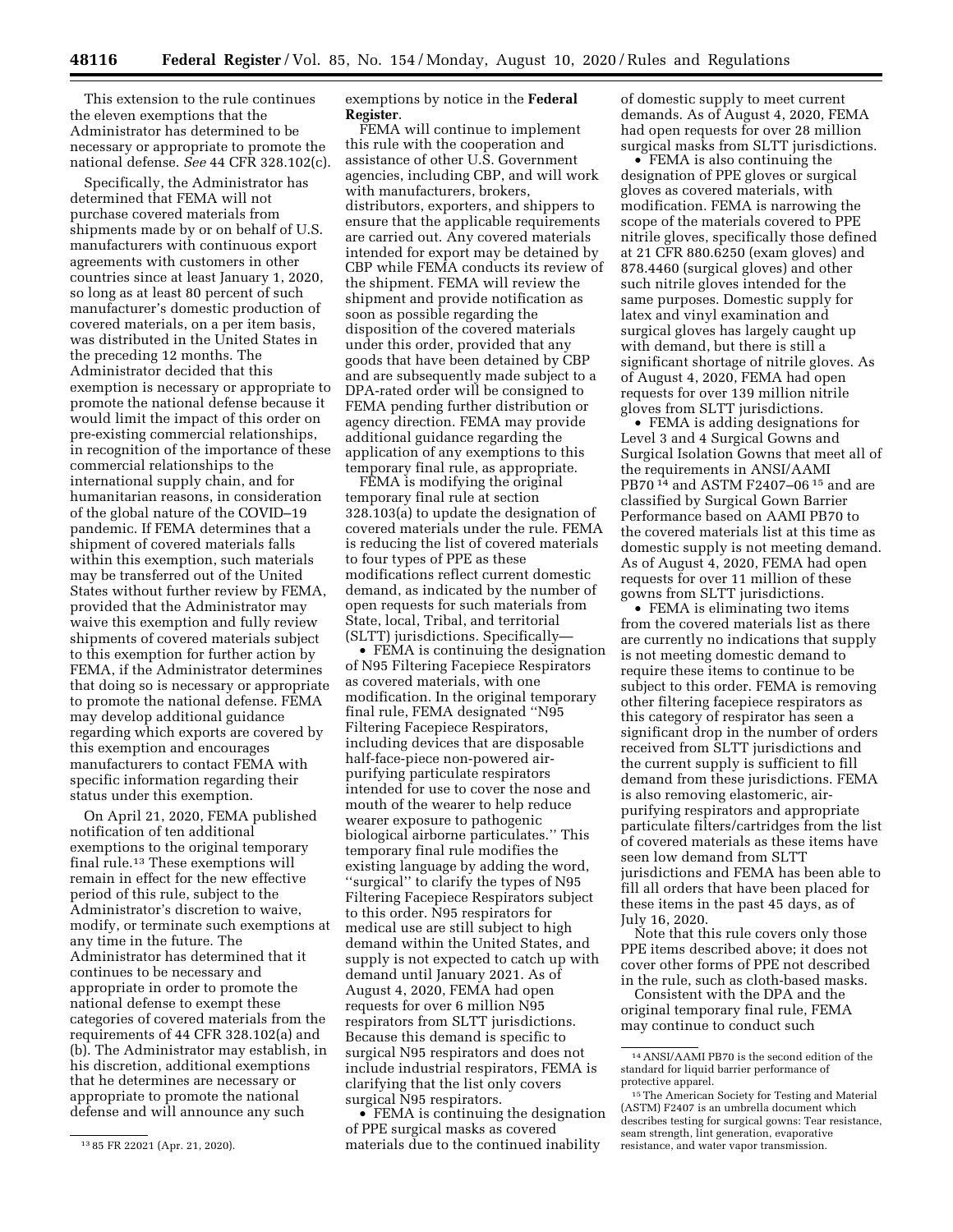investigations and issue such requests for information as may be necessary for the enforcement of the Act, including this rule. *See* 44 CFR 328.104(a); *see also* section 705 of the Act, 50 U.S.C. 4555; Executive Order 13911, 85 FR 18403 (Apr. 1, 2020). FEMA may seek an injunction or other order whenever, in the Administrator's judgment, a person has engaged or is about to engage in any acts or practices which constitute or will constitute a violation of the Act or any rule or order issued thereunder. *See* 44 CFR 328.104(b); *see also* section 706 of the Act, 50 U.S.C. 4556. In addition to an injunction, failure to comply fully with this rule is a crime punishable by a fine of not more than \$10,000 or imprisonment for not more than one year, or both. *See* 44 CFR 328.104(c); *see also* section 103 of the Act, 50 U.S.C. 4513. In addition, pursuant to 18 U.S.C. 554, whoever fraudulently or knowingly exports or sends from the United States, or attempts to export or send from the United States, any merchandise, article, or object contrary to any U.S. law or regulation, or receives, conceals, buys, sells, or in any manner facilitates the transportation, concealment, or sale of such merchandise, article, or object, prior to exportation, knowing the same to be intended for exportation contrary to any U.S. law or regulation, faces up to 10 years' imprisonment, a fine, or both, if convicted.

At any point in time, and to the extent consistent with United States policy, the FEMA Administrator may determine additional materials to be subject to this allocation order. Upon a determination under section  $101(b)$  of the DPA that an additional material is a scarce and critical material essential for national defense, and that being allocated to domestic use under this allocation order is the only way to meet national defense requirements without significant disruption to the domestic markets, the Administrator will include these additional materials in this allocation order, and will provide notification of this decision through publication in the **Federal Register**.

#### **III. Regulatory Procedure and Analyses**

### *A. Temporary Final Rule With Immediate Effective Date*

As explained in the original temporary final rule,16 agency rulemaking is generally governed by the agency rulemaking provisions of the Administrative Procedure Act (APA). *See* 5 U.S.C. 553. Such provisions generally require that, unless the rule

falls within one of a number of enumerated exceptions, or unless another statute exempts the rulemaking from the requirements of the APA, FEMA must publish a notice of proposed rulemaking in the **Federal Register** that provides interested persons an opportunity to submit written data, views, or arguments, prior to finalization of regulatory requirements. Section 553(b)(B) authorizes a department or agency to dispense with the prior notice and opportunity for public comment requirement when the agency, for ''good cause,'' finds that notice and public comment thereon are impracticable, unnecessary, or contrary to the public interest.

This rule is exempt from the APA under section 709(a) of the Act, 50 U.S.C. 4559(a). Instead, this rule is issued subject to the provisions of section 709(b). Pursuant to section 709(b)(2) of the Act, the Administrator has concluded, based on the facts related to the COVID–19 pandemic, which already have been summarized in this document, that, with respect to this temporary final rule, urgent and compelling circumstances make compliance with the notice and comment requirements of section 709(b)(1) of the Act, 50 U.S.C. 4559(b)(1), impracticable. If final regulations become necessary, an opportunity for public comment will be provided for not less than 30 days before such regulations become final, pursuant to section 709(b)(2)(C) of the Act, 50 U.S.C. 4559(b)(2)(C).

Furthermore, the same facts that warrant waiver under section 709(b)(2) of the Act would constitute good cause for FEMA to determine, under the APA, that notice and public comment thereon are impractical, unnecessary, or contrary to the public interest, and that the temporary final rule should become effective on August 10, 2020, the date on which the original temporary final rule would expire. The exigent need for this rule is related to the COVID–19 pandemic.

Although the Federal Government, along with State and local governments, have taken preventative and proactive measures to slow the spread of COVID– 19, and to treat those affected, the ongoing spread of COVID–19 within the Nation's communities is straining the Nation's healthcare systems. It is imperative that health and medical resources needed to respond to the spread of COVID–19, including the PPE affected by this rule, continue to be allocated for domestic use as appropriate. Given the evolving nature of this pandemic and the frequently

changing supply of and demand for the health and medical resources needed to combat it, full public notice and comment proceedings are impracticable. As explained earlier in the preamble, the volume of requests for certain health and medical resources continues to outpace domestic supply in some cases, while the domestic supply of other health and medical resources is now sufficient to meet the requests of SLTT jurisdictions. In addition, the number of requests fluctuates widely from day-today as FEMA receives the requests, evaluates them, and satisfies them.

FEMA is continuously monitoring SLTT jurisdictions' demand for these scarce and critical health and medical resources. This immediate action is needed to continue to ensure that such resources are appropriately allocated for domestic use, and to tailor the scope of such allocation to current needs as of the prior TFR's scheduled end-date.

In short, given the national and international emergency caused by COVID–19 and the continuously evolving nature of the situation, FEMA finds that urgent and compelling circumstances have made it impracticable and contrary to the public health—and, by extension, the public interest—to delay these implementing regulations until a full public noticeand-comment process is completed. This temporary final rule modification and extension is needed to appropriately allocate scarce and critical materials for domestic use, based on current needs.

The measures described in this rule are being issued on a temporary basis. This temporary final rule will cease to be in effect on December 31, 2020, unless sooner modified or terminated by the Administrator.

### *B. Executive Orders 12866 and 13563*

Executive Orders 12866 and 13563 direct agencies to assess the costs and benefits of available regulatory alternatives and, if regulation is necessary, to select regulatory approaches that maximize net benefits (including potential economic, environmental, and public health and safety effects; distributive impacts; and equity). Executive Order 13563 emphasizes the importance of quantifying both costs and benefits, reducing costs, harmonizing rules, and promoting flexibility. Section 3(f) of Executive Order 12866 defines a ''significant regulatory action'' as an action that is likely to result in a regulation (1) having an annual effect on the economy of \$100 million or more in any one year, or adversely and materially affecting a sector of the

<sup>16</sup> 85 FR 20195 (Apr. 10, 2020).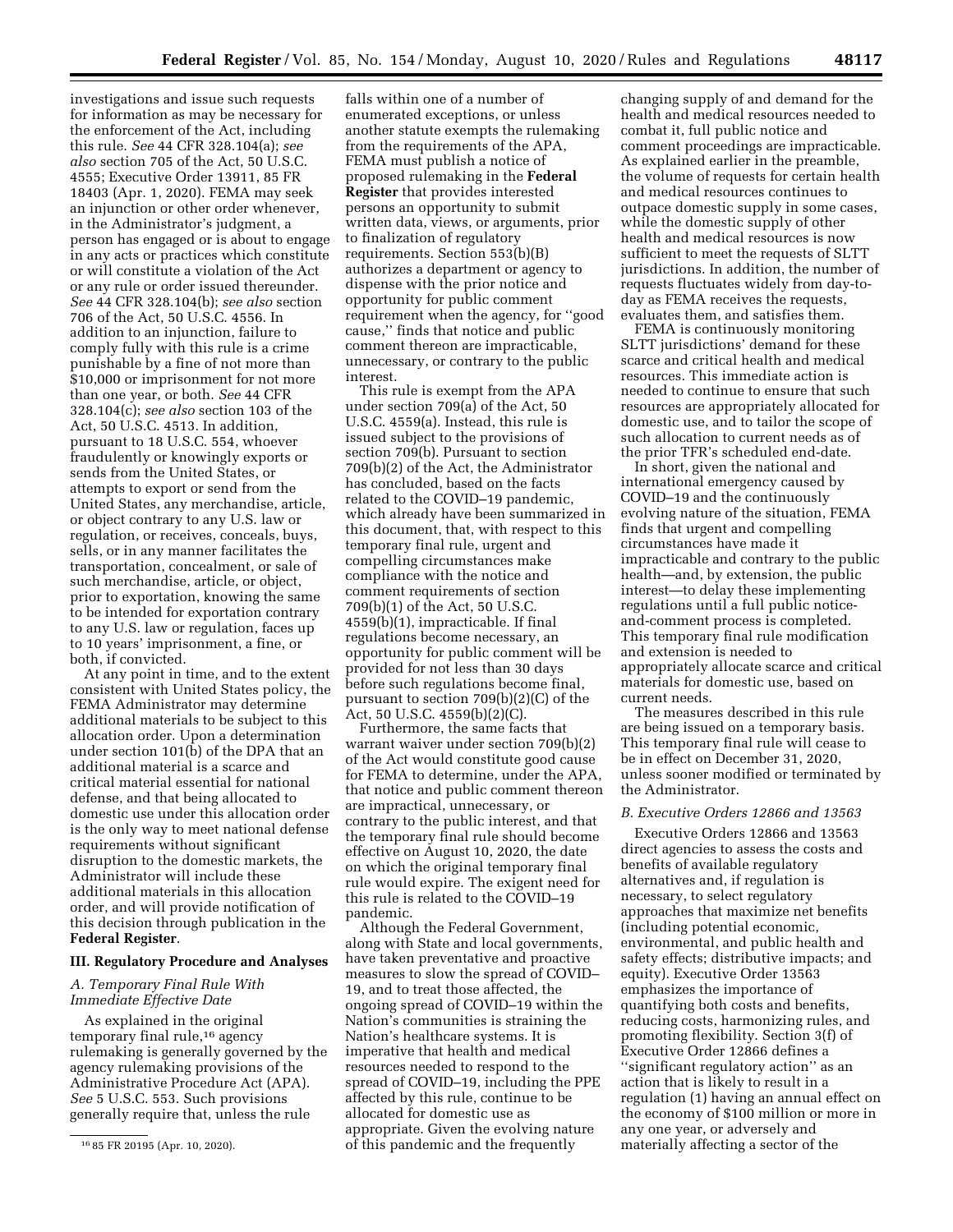economy, productivity, competition, jobs, the environment, public health or safety, or State, local, or Tribal governments or communities (also referred to as ''economically significant''); (2) creating a serious inconsistency or otherwise interfering with an action taken or planned by another agency; (3) materially altering the budgetary impacts of entitlement grants, user fees, or loan programs or the rights and obligations of recipients thereof; or (4) raising novel legal or policy issues arising out of legal mandates, the President's priorities, or the principles set forth in the Executive Order.

The Office of Management and Budget has designated this temporary final rule as an economically significant regulatory action. Given that the temporary final rule is a significant regulatory action, FEMA proceeds under the emergency provision of Executive Order 12866, section 6(a)(3)(D) based on the need for immediate action, as described above, based on the need for immediate action to ensure these health and medical resources are appropriately allocated for domestic use.

#### *C. Regulatory Flexibility Act*

The Regulatory Flexibility Act (RFA) generally requires that when an agency issues a proposed rule, or a final rule that the agency issues under 5 U.S.C. 553 after being required by that section or any other law to publish a general notice of proposed rulemaking, the agency must prepare a regulatory flexibility analysis that meets the requirements of the RFA and publish such analysis in the **Federal Register**. 5 U.S.C. 603, 604.

This is neither a proposed rule, nor a final rule that the agency has issued under 5 U.S.C. 553 of this title after being required by that section or any other law to publish a general notice of proposed rulemaking. This is a temporary final rule issued without a prior proposed rule, under the separate authority of the Defense Production Act of 1950. Accordingly, a regulatory flexibility analysis is not required.

#### *D. Unfunded Mandates Reform Act*

Section 202 of the Unfunded Mandates Reform Act of 1995 (Unfunded Mandates Act), 2 U.S.C. 1532, requires that covered agencies prepare a budgetary impact statement before promulgating a rule that includes any Federal mandate that may result in the expenditure by State, local, and Tribal governments, in the aggregate, or by the private sector, of \$100 million in 1995 dollars, updated annually for inflation. Currently, that threshold is

approximately \$172 million. If a budgetary impact statement is required, section 205 of the Unfunded Mandates Act also requires covered agencies to identify and consider a reasonable number of regulatory alternatives before promulgating a rule. DHS has determined that this rule is not expected to result in expenditures by State, local, and Tribal governments, or by the private sector, of \$172 million or more in any one year. This rule imposes no requirements on State, local, and Tribal governments and, therefore, cannot require them to expend any funds, let alone \$172 million. To the extent that this rule affects the private sector, it only prohibits conduct, namely certain exports. It does not require any private sector expenditures within the meaning of the Unfunded Mandates Act. Further, the rule is excluded from the Unfunded Mandates Act under 2 U.S.C. 1503(4) and (5).

### *E. National Environmental Policy Act (NEPA)*

Under the National Environmental Policy Act of 1969 (NEPA), as amended, 42 U.S.C. 4321 *et seq.,* an agency must prepare an environmental assessment or environmental impact statement for any rulemaking that significantly affects the quality of the human environment. FEMA has determined that this rulemaking does not significantly affect the quality of the human environment and consequently has not prepared an environmental assessment or environmental impact statement.

Rulemaking is a major Federal action subject to NEPA. Categorical exclusion A3 included in the list of exclusion categories at Department of Homeland Security Instruction Manual 023–01– 001–01, Revision 01, Implementation of the National Environmental Policy Act, Appendix A, issued November 6, 2014, covers the promulgation of rules, issuance of rulings or interpretations, and the development and publication of policies, orders, directives, notices, procedures, manuals, and advisory circulars if they meet certain criteria provided in A3(a–f). This temporary final rule meets Categorical Exclusion A3(a), ''Those of a strictly administrative or procedural nature''.

### *F. Executive Order 13132: Federalism*

This rule has been reviewed under Executive Order 13132, Federalism, 64 FR 43255 (August 4, 1999). That Executive Order imposes certain requirements on agencies formulating and implementing policies or regulations that preempt State law or that have federalism implications. DHS has determined that this temporary final

rule will not have a substantial direct effect on the States, on the relationship between the National Government and the States, or on the distribution of power and responsibilities among the various levels of Government. Furthermore, there are no provisions in this rule that impose direct compliance costs on State and local governments. Accordingly, DHS believes that the rule does not warrant additional analysis under Executive Order 13132.

#### *G. Congressional Review Act*

Under the Congressional Review Act (CRA), 5 U.S.C. 801–808, before a rule can take effect, the Federal agency promulgating the rule must: Submit to Congress and to the Government Accountability Office (GAO) a copy of the rule; a concise general statement relating to the rule, including whether it is a major rule; the proposed effective date of the rule; a copy of any costbenefit analysis; descriptions of the agency's actions under the Regulatory Flexibility Act and the Unfunded Mandates Reform Act; and any other information or statements required by relevant executive orders.

FEMA has sent this rule to the Congress and to GAO pursuant to the CRA. The Office of Information and Regulatory affairs has determined that this rule is a ''major rule'' within the meaning of the CRA. As this rule contains FEMA's finding for good cause that notice and public procedure are impracticable, unnecessary, or contrary to the public interest, there is not a required delay in the effective date. *See*  5 U.S.C. 808.

### **List of Subjects in 44 CFR Part 328**

Administrative practice and procedure, Business and industry, Government contracts, Health or medical resource, Hoarding, Investigations, Materials, National defense, Scarce materials, Strategic and critical materials, Threatened materials.

■ Accordingly, for the reasons set forth in the preamble, and effective from August 10, 2020 until December 31, 2020, chapter I of title 44 of the Code of Federal Regulations is amended by revising part 328 to read as follows:

# **PART 328—COVID–19 ALLOCATION ORDERS AND PRIORITY ORDER REVIEW UNDER THE DEFENSE PRODUCTION ACT**

- Sec.<br>328.101
- 328.101 Basis and purpose.<br>328.102 Requirements.
- 328.102 Requirements.
- Designation of covered materials.
- 328.104 Investigations and injunctions; penalties.